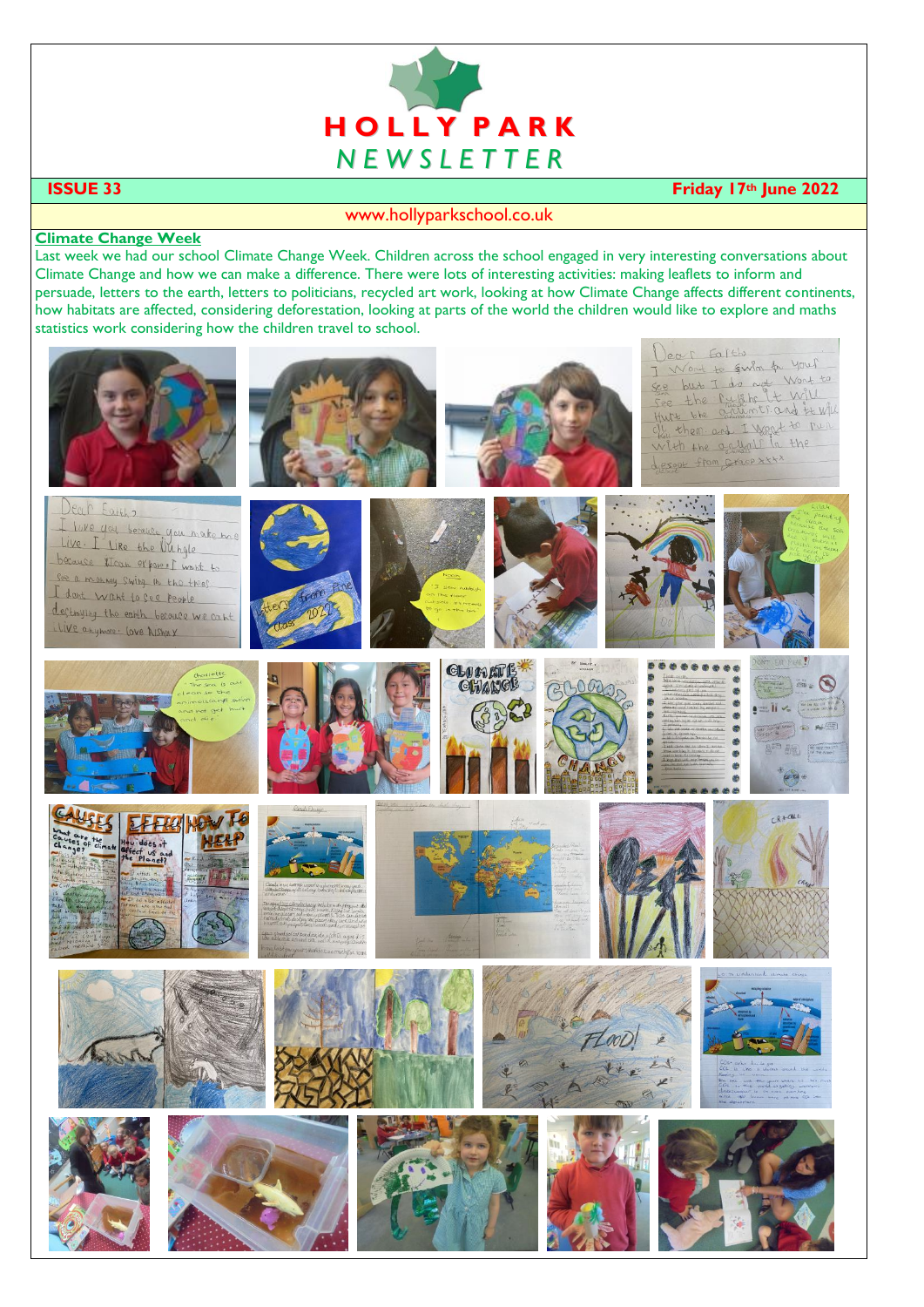

# **Can You Help? – Climate Change Book Donations**

We are asking parents to make donations of books to support our climate change focus. We feel that it is important to make sure that there are books available in all classrooms from nursery to Y6 and in our reading challenge on this important theme. A book list of climate change books that we would love to have is attached to this newsletter. We will be collecting climate changes books for the rest of this term. We really appreciate this help from parents. Thank you for your support. Thank you to those who have already donated a book for this theme. We can never have too many books in school – especially recent books on important issues.



A book plate is put inside each donated book with the name of the children or family who have donated them.





On Monday night a group of our Year 6 children sang at the annual Barnet school Music festival. The event is organised by BEAT (Barnet Education Arts Trust) This was the twenty second year of the festival and was the first live one since COVID. The event took place at the Arts depot in North Finchley with an audience of 500 people. The event goes on for a week with approximately 45 primary schools taking part and over a thousand children participating. Miss Biggs had arranged a lovely song for the Year 6 children. They sang extremely well and looked very smart. It was a lovely event to attend. Thank you to the Y6 children and Miss Biggs who all did the school proud.



#### **School Games Mark For The Current School Year 2021/22**

We are delighted to announce that we, Holly Park, has achieved the School Games SILVER Mark Award for the 2021/22 academic year. The School Games Mark is a Government-led award scheme launched in 2012, facilitated by the Youth Sport Trust to reward and recognise school's engagement (provision and uptake) in the School Games against a national benchmark and to celebrate keeping young people active, and we are delighted to have been recognised for our success. We are extremely proud of our pupils for their dedication to all aspects of physical activity and school sport, including those members of staff who made our events possible. We endeavour to try to ensure that all of our pupils have a positive experience and want to try out new activities beyond school. We believe in the benefit of physical activity. As part of our application, we were asked to fulfil criteria in the areas linked to the five School Games outcomes and we are pleased that the hard work of everyone at our school has been rewarded this year. Particular thanks to Mr Bourne and Miss Yiannaki.

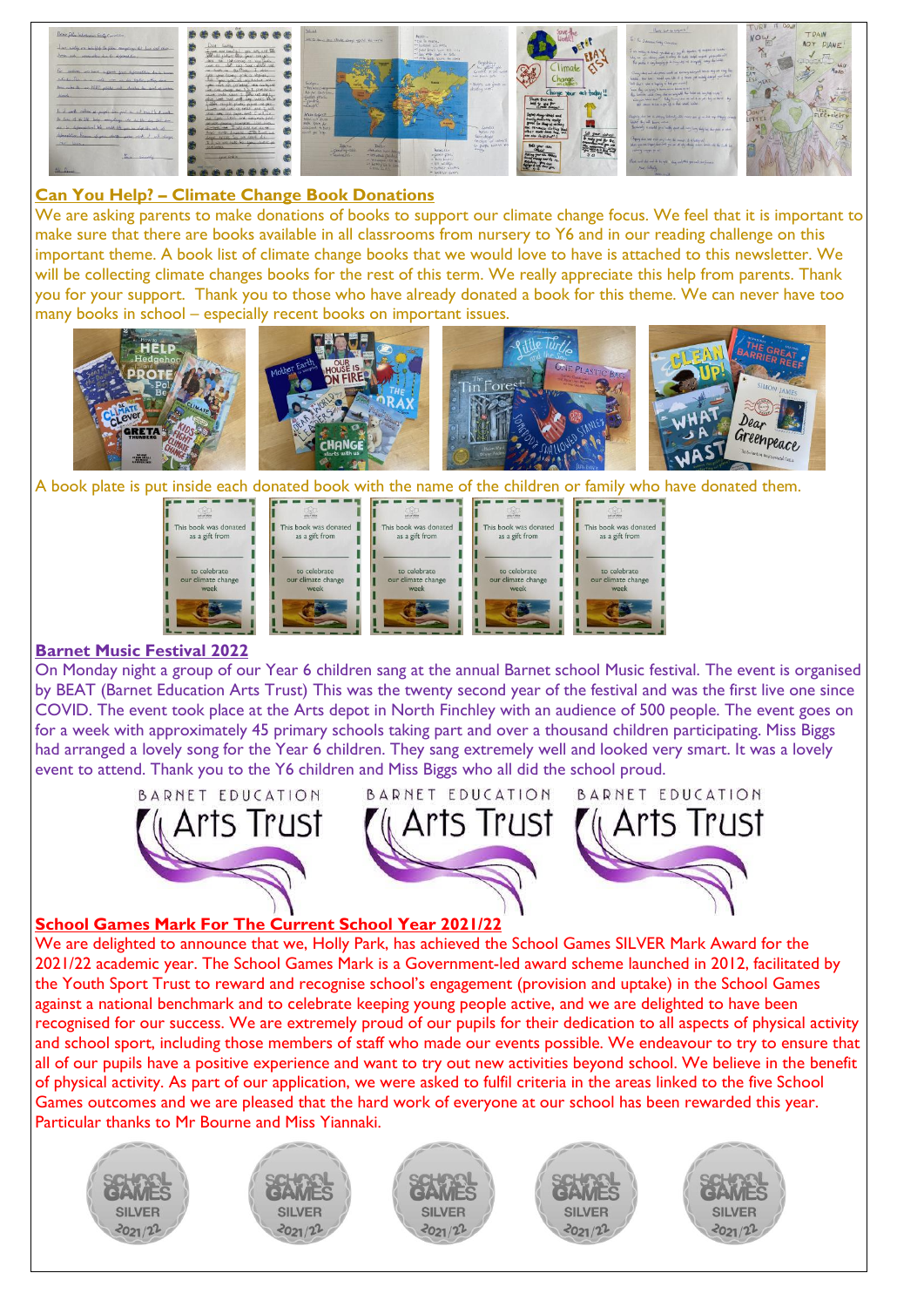#### **PTA Dress Down Friday**

On Friday the 24<sup>th</sup> June the PTA are having a dress down Friday. On this day children can wear their own clothes. In return, the PTA would very much like a  $E1$  donation on school money. Those children who have PE on a Wednesday or who are going on the Y3 team building day can wear their own sports clothes rather than the HPS PE kit. Thank you for your support.

#### **Helping prepare For The Summer Fair**

The Holly Park summer fair will be taking place on **Saturday 16th July** and we need your help. There will be summer fair planning meetings every Friday at 9am (for about an hour) in the school family area - please come along and be a part of making the summer fair a great event for all! All are welcome.

#### **Want to raise £10 for the PTA?**

Once again we have managed to secure Austin Chambers to help support our fair with estate agent boards. As before, the school gets £10 for every board that goes up. Simply register via the link below by this Sunday 19 June. <https://www.pta-events.co.uk/hollyparkpta>

## **Year 4 Choir**

We are very excited that our Year 4 choir will be performing a special short children's opera next week with two of our other partnership schools – St John's and St Paul's schools. This has been part of a special project with all of our partnership of schools. Miss Biggs has been leading this choir.





#### **Appointments in School Time**

A reminder that unless it is an emergency – doctor and dentist appointments should be made outside of school hours – either later in the day or during holidays. Thank you.

# **Violin Lessons In September**

There will be places available for violin tuition at school from September 2022 for children in Year 2 and above. To apply visit Barnet Education Arts Trust on line [http://beatrust.org.uk](http://beatrust.org.uk/) and click on school based music lessons.

You can then see the duration and cost of lessons with a choice of 15, 20 and 30 minute lessons available. Violin lessons take place each Monday during school time with 10 lessons each term. The closing date for applications to start in September is 4<sup>th</sup> July 2022. If you need any further advice call the BEAT office Monday to Friday on 02089594111. All children from Year 2 and above from September are eligible.

#### **Attendance**

Attendance for the last week was 94%. The best attendance was from Y2 Rowan Class with 98% attendance.

#### **Dates**

| Monday 20 <sup>th</sup> June   | Meeting for parents new to nursery & reception for 2022/23 |
|--------------------------------|------------------------------------------------------------|
| Friday 24th June               | <b>Year 3 Activity Day</b>                                 |
| Friday 24 <sup>th</sup> June   | <b>PTA Dress Down Day</b>                                  |
| Wednesday 29th June            | <b>Infant Sports</b>                                       |
| Friday 1st July                | Junior Sports                                              |
| Monday $4th$ July              | Reports emailed home to parents during this week           |
| Friday 8 <sup>th</sup> July    | School closed in lieu of Jubilee                           |
| Monday $11^{th}$ July          | Y6 show week                                               |
| Thursday 14 <sup>th</sup> July | Option for parents to discuss reports                      |
| Saturday 16 <sup>th</sup> July | <b>PTA Summer fair</b>                                     |
| Monday 18 <sup>th</sup> July   | New Classes announced for September 2022                   |
| Wednesday 20th July            | Reception Assembly Performance at 9.30am                   |
| Thursday 21st July             | Children to visit new classes and teachers                 |
| Wednesday 20th July            | Y6 Leavers' Party 7pm – 9pm                                |
| Friday 22nd July               | Y6 Leavers' ceremony at 9.30am                             |
| Friday 22nd July               | End of term at 1.30pm                                      |

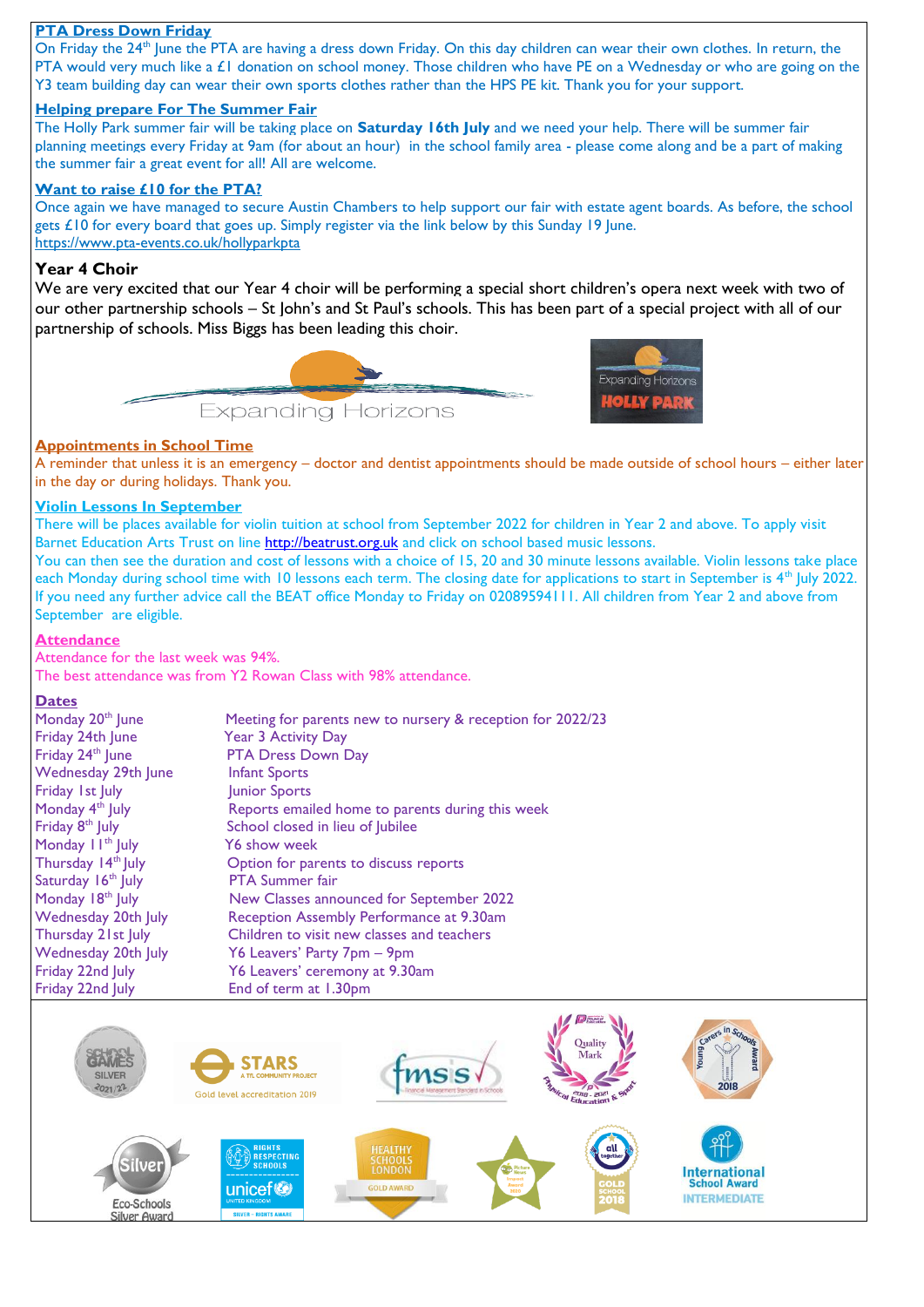# **Climate Change Book List**

Dear Earth by Isabell Otter and Clara Anganuzzi The story of Climate change by Catherine Barr and Steve Williams Climate Action: The future is in our hands – Climate Action by Georgina Stevens and Katie Rewse [Fever at the Poles by Stephen Aitken](https://www.feministbooksforkids.com/books-about-climate-change/#Fever_at_the_Poles_by_Stephen_Aitken) [The Magic School Bus and the Climate Challenge by Joanna Cole](https://www.feministbooksforkids.com/books-about-climate-change/#The_Magic_School_Bus_and_the_Climate_Challenge_by_Joanna_Cole) [The Fog by Kyo Maclear](https://www.feministbooksforkids.com/books-about-climate-change/#The_Fog_by_Kyo_Maclear) [The Lorax by Dr. Seuss](https://www.feministbooksforkids.com/books-about-climate-change/#The_Lorax_by_Dr_Seuss) [The Polar Bears' Home by Lara Bergen](https://www.feministbooksforkids.com/books-about-climate-change/#The_Polar_Bears_Home_by_Lara_Bergen) [The Lonely Polar Bear by Khoa Le](https://www.feministbooksforkids.com/books-about-climate-change/#The_Lonely_Polar_Bear_by_Khoa_Le) Our House Is [on Fire: Greta Thunberg's Call to Save the Planet by Jeanette Winter](https://www.feministbooksforkids.com/books-about-climate-change/#Our_House_Is_on_Fire_Greta_Thunbergs_Call_to_Save_the_Planet_by_Jeanette_Winter) [What is Climate Change? by Gail Herman](https://www.feministbooksforkids.com/books-about-climate-change/#What_is_Climate_Change_by_Gail_Herman)

[Under the Weather by Tony Bradman](https://www.feministbooksforkids.com/books-about-climate-change/#Under_the_Weather_by_Tony_Bradman)

[A Hot Planet Needs Cool Kids by Julie Hall](https://www.feministbooksforkids.com/books-about-climate-change/#A_Hot_Planet_Needs_Cool_Kids_by_Julie_Hall)

[Mission: Save the Planet by Sally Ride and Tam O'Shaunghness](https://www.feministbooksforkids.com/books-about-climate-change/#Mission_Save_the_Planet_by_Sally_Ride_and_Tam_OShaunghnessy)y

[No One Is Too Small to Make a Difference by Greta Thunberg](https://www.feministbooksforkids.com/books-about-climate-change/#No_One_Is_Too_Small_to_Make_a_Difference_by_Greta_Thunberg)

[How You Can Save the Planet](https://www.penguin.co.uk/books/317556/how-you-can-save-the-planet/9780241453049.html) by Hendrikus van Hensbergen

[Stuff](https://www.penguin.co.uk/books/319454/stuff/9780241489437.html) by Maddie Moate & Paul Boston

[Climate Rebels](https://www.penguin.co.uk/books/316093/climate-rebels/9780241440421.html) by Ben Lerwill

I Love You, Blue by Barroux

The Great Barrier Reef by Helen Scales

Be The Change (poems to help you save the world) by Liz Brownlee, Matt Goodfellow & Roger Stevens.

Great Women who save the Planet by Kate Pankhurst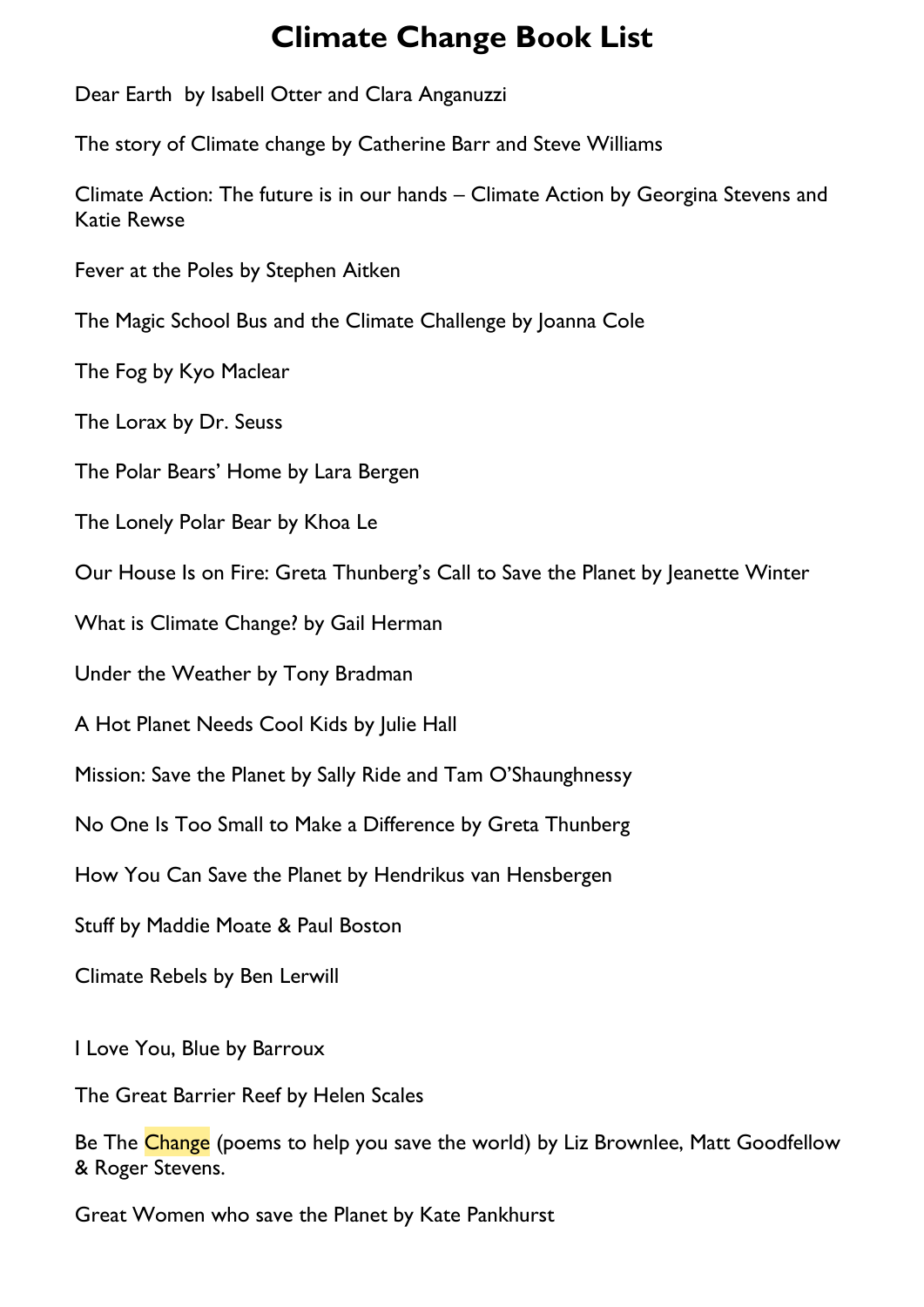How to Help a Hedgehog and Protect a Polar Bear by Dr Jess French and Angela Keoghan

Tree Full of Wonder by Anna Smithers

Greta and the Giants by Zoe Tucker

Fourteen Wolves: A Rewilding Story by Catherine Barr

There's a Rang-Tan in my Bedroom by James Sellick

This Book will (Help) Cool the Climate by Isabel Thomas.

[Clean Up!](https://www.penguin.co.uk/books/308216/clean-up-/9780241345894.html) by Nathan Bryon & Dapo Adeola

[The Extraordinary Life of Greta Thunberg](https://www.penguin.co.uk/books/316876/the-extraordinary-life-of-greta-thunberg/9780241443897.html) by Devika Jina & Petra Braun [The Bear in the Stars](https://www.penguin.co.uk/books/316224/the-bear-in-the-stars/9780241441923.html) by Alexis Snell

[Charlie and Lola: Look After Your Planet](https://www.penguin.co.uk/books/60114/charlie-and-lola--look-after-your-planet.html) by Lauren Child

The Happy Hedgerow by Elena Mannion and Erin Brown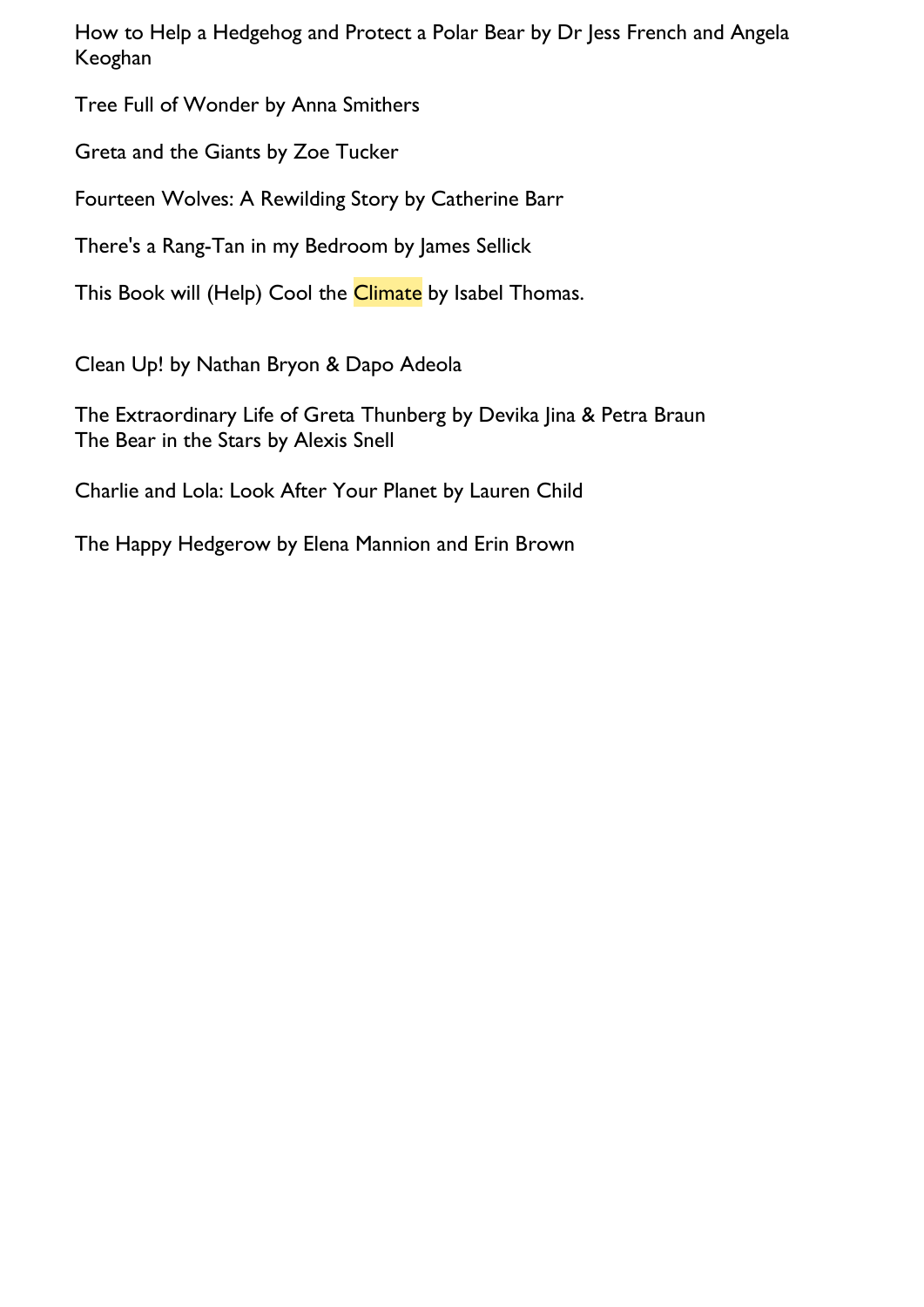What a Wonderful World by Leisa Stewart-Sharpe and Lydia Hill

The Tale of the Whale by Karen Swann and Padmacandra

Song of the Dolphin Boy by Elizabeth Laird

Dear Greenpeace by Simon James

The Last Tree by Ingrid Chabbert

Leaf by Sandra Dieckmann

One Plastic Bag by Miranda Paul

What A Waste: Rubbish, Recycling, and Protecting our Planet by Jess French

A Planet Full of Plastic: and how you can help by Neal Layton

The Tin Forest by Helen Ward

The Blue Giant by Katie Cottle

If Sharks Disappeared by Lily Williams

# **[Change Starts With Us](https://www.amazon.co.uk/Change-Starts-Us-Sophie-Beer/dp/1838910654/ref=sr_1_8?crid=D70CXAP6PGWX&keywords=childrens+books+about+climate+change&qid=1644268977&sprefix=childrens+books+about+climate+change%2Caps%2C76&sr=8-8) by [Sophie Beer](https://www.amazon.co.uk/Sophie-Beer/e/B083M5MVWK?ref=sr_ntt_srch_lnk_8&qid=1644268977&sr=8-8)**

**[Dear World Leaders: A response to children's letters about climate change](https://www.amazon.co.uk/Dear-World-Leaders-response-childrens/dp/B099THVDRV/ref=sr_1_9?crid=D70CXAP6PGWX&keywords=childrens+books+about+climate+change&qid=1644268977&sprefix=childrens+books+about+climate+change%2Caps%2C76&sr=8-9)** by [Aled Jones](https://www.amazon.co.uk/Aled-Jones/e/B0999BV538?ref=sr_ntt_srch_lnk_9&qid=1644268977&sr=8-9)

**[Mother Earth is Weeping](https://www.amazon.co.uk/Mother-Earth-Weeping-Claire-Donald/dp/1838094415/ref=sr_1_18?crid=D70CXAP6PGWX&keywords=childrens+books+about+climate+change&qid=1644269048&sprefix=childrens+books+about+climate+change%2Caps%2C76&sr=8-18) by [Claire Donald](https://www.amazon.co.uk/Claire-Donald/e/B08GYPN4KQ?ref=sr_ntt_srch_lnk_18&qid=1644269048&sr=8-18) and Simon Taylor**

**[Somebody Swallowed Stanley](https://www.amazon.co.uk/Somebody-Swallowed-Stanley-Sarah-Roberts/dp/1407195107/ref=sr_1_21?crid=D70CXAP6PGWX&keywords=childrens+books+about+climate+change&qid=1644269110&sprefix=childrens+books+about+climate+change%2Caps%2C76&sr=8-21) by [Sarah Roberts](https://www.amazon.co.uk/Sarah-Roberts/e/B07S2WP93S?ref=sr_ntt_srch_lnk_21&qid=1644269110&sr=8-21) and Hannah Peck**

**[Little Turtle and the Sea](https://www.amazon.co.uk/Little-Turtle-Sea-Becky-Davies/dp/1788815815/ref=sr_1_21?crid=D70CXAP6PGWX&keywords=childrens+books+about+climate+change&qid=1644269110&sprefix=childrens+books+about+climate+change%2Caps%2C76&sr=8-21) by Becky Davies and [Jennie Poh](https://www.amazon.co.uk/Jennie-Poh/e/B007FMKPMO?ref=sr_ntt_srch_lnk_21&qid=1644269110&sr=8-21)**